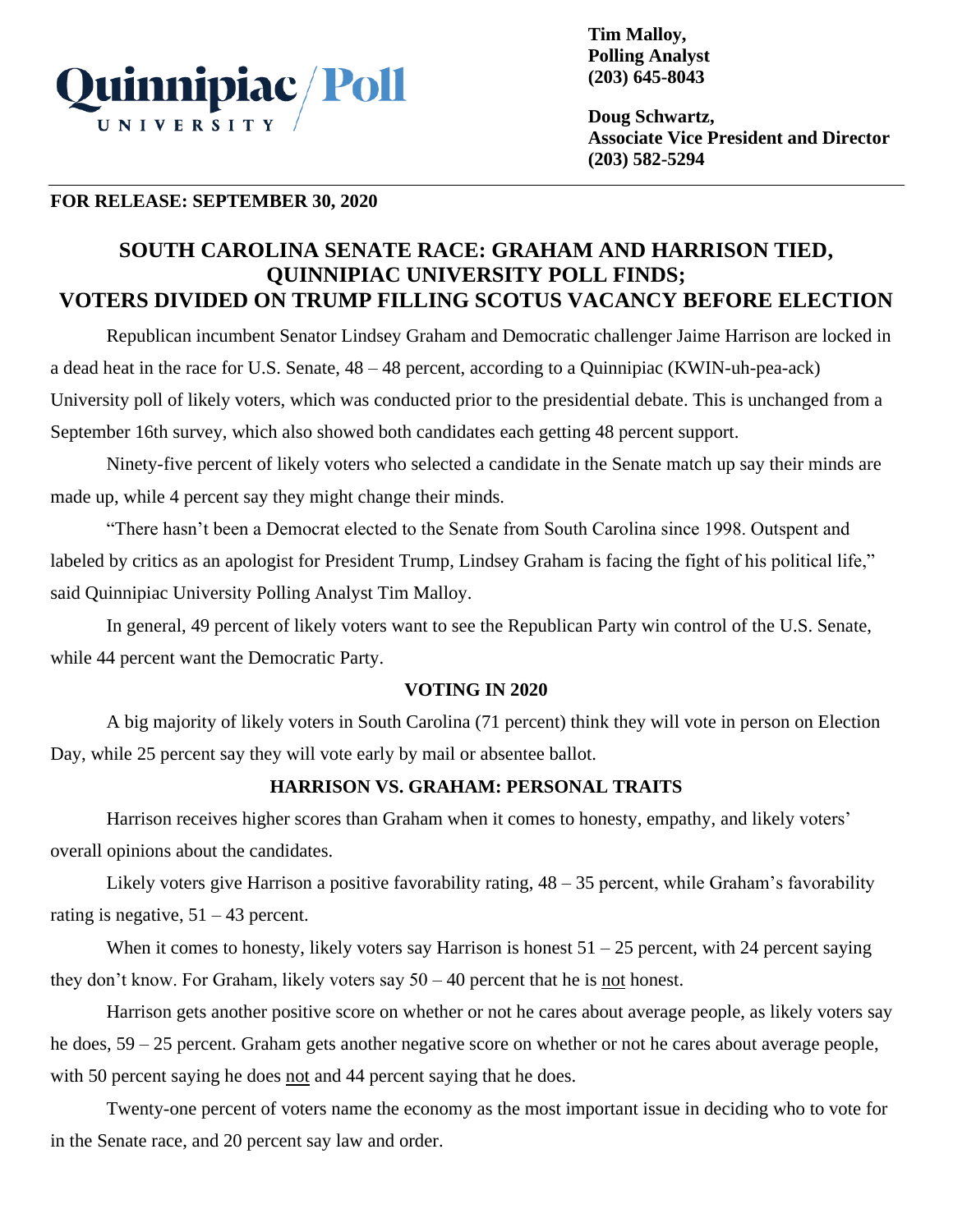#### **TRUMP APPROVALS**

On the way President Trump is handling his job, 49 percent of likely voters approve and 48 percent disapprove. Forty-eight percent of likely voters approve of his handling of the response to the coronavirus and 50 percent disapprove.

#### **2020 PRESIDENTIAL RACE**

In this pre-debate poll, President Trump receives 48 percent support among likely voters, while former Vice President Joe Biden receives 47 percent support. This compares to a September 16th poll when Trump had 51 percent to Biden's 45 percent, a change which is not statistically significant.

Both candidates receive similar favorability ratings as likely voters are roughly divided on both. Fortynine percent of likely voters give Biden an unfavorable rating, while 46 percent say favorable. Trump gets an evenly split 48 – 48 percent favorability rating.

Likely voters are also divided on who would do a better job handling two issues that have emerged in the wake of Justice Ruth Bader Ginsburg's death: Supreme Court nominations and health care.

On who would do a better job handling Supreme Court nominations, 50 percent say Trump and 47 percent say Biden.

On who would do a better job handling health care, 48 percent say Biden and 47 percent say Trump.

### **SUPREME COURT, ACA, & ABORTION**

On the question of who should fill the vacancy on the Supreme Court, 49 percent say it should be the winner of the presidential election, while 47 percent say it should be President Trump before the election.

"POTUS picked the SCOTUS nominee, but almost half of likely voters say before the election it's not Trump's call on who to install," added Malloy.

With the Supreme Court set to hear arguments in November challenging the constitutionality of the Affordable Care Act, also known as Obamacare, half of likely voters (50 percent) say they would like to see the law remain in place, while 43 percent say they would like to see it ended.

A majority of likely voters (55 percent) agree with the 1973 Roe v. Wade Supreme Court decision that established a woman's right to an abortion, while 37 percent disagree.

1,123 likely South Carolina voters were surveyed from September 23 – 27 with a margin of error of +/- 2.9 percentage points.

The Quinnipiac University Poll, directed by Douglas Schwartz, Ph.D., conducts gold standard surveys using random digit dialing with live interviewers calling landlines and cell phones. The Quinnipiac University Poll conducts nationwide surveys and polls in more than twenty states on national and statewide elections, as well as public policy issues.

**Visit [poll.qu.edu](https://poll.qu.edu/) or [www.facebook.com/quinnipiacpoll](http://www.facebook.com/quinnipiacpoll)  Email poll@qu.edu, or follow us on [Twitter](http://twitter.com/QuinnipiacPoll) @QuinnipiacPoll.**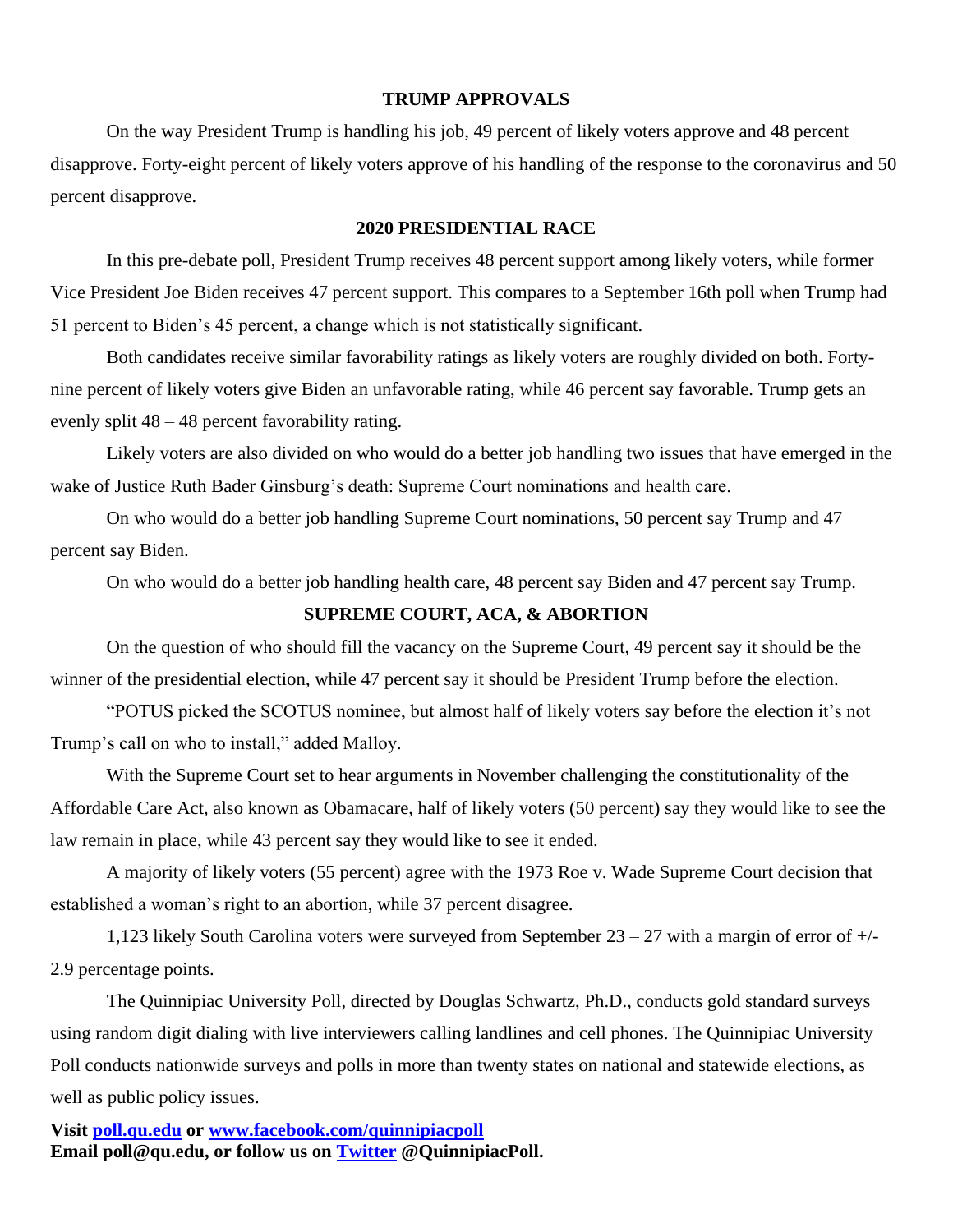1. If the election for president were being held today, and the candidates were Joe Biden the Democrat and Donald Trump the Republican, for whom would you vote? (If undecided) As of today, do you lean more toward Joe Biden the Democrat or Donald Trump the Republican?

|       |                  |           | LIKELY VOTERS.           |              |                          |              |             |                |                          |
|-------|------------------|-----------|--------------------------|--------------|--------------------------|--------------|-------------|----------------|--------------------------|
|       |                  |           |                          |              |                          |              |             |                | WHITE                    |
|       |                  |           |                          |              |                          |              |             |                | 4 YR COLL DEG            |
|       |                  | Tot       | Rep                      | Dem          | Ind                      | Men          | Wom         | Yes            | No                       |
| Biden |                  | 47%       | 5%                       | 99%          | 52%                      | 40%          | 52%         | 46%            | 28%                      |
| Trump |                  | 48        | 94                       |              | 39                       | 54           | 42          | 50             | 68                       |
|       | SMONE ELSE (VOL) | 1         | $\overline{\phantom{m}}$ |              | 2                        | 1            | $\mathbf 1$ | 2              | $\overline{\phantom{a}}$ |
| DK/NA |                  | 4         |                          | $\mathbf{1}$ | 7                        | 5            | 4           | $\overline{2}$ | $\overline{4}$           |
|       |                  | AGE<br>IN | YRS                      |              | WHITE                    |              |             |                |                          |
|       |                  | $18 - 49$ | $50 - 64$ $65 +$         |              | Men                      | Wom          | Wht         | Blk            |                          |
| Biden |                  | 47%       | 49%                      | 47%          | 29%                      | 39%          | 35%         | 87%            |                          |
| Trump |                  | 45        | 48                       | 51           | 68                       | 56           | 61          | 8              |                          |
|       | SMONE ELSE (VOL) | 1         |                          | -            | $\overline{\phantom{m}}$ | $\mathbf{1}$ | 1           |                |                          |
| DK/NA |                  | 7         | 2                        | 2            | 3                        | 4            | 3           | 4              |                          |

1a. (If candidate chosen q1) Is your mind made up, or do you think you might change your mind before the election?

|              |                | LIKELY VOTERS           |     |  |
|--------------|----------------|-------------------------|-----|--|
|              |                | CANDIDATE CHOSEN Q1     |     |  |
|              |                | CANDIDATE OF CHOICE 01  |     |  |
|              |                | Tot Biden Trump         |     |  |
| Mind made up | 97%            | 96% -                   | 98% |  |
| Might change | $\overline{2}$ | $\overline{\mathbf{3}}$ | 2   |  |
| DK/NA        |                |                         |     |  |

2. Thinking about the 2020 election, do you think you will vote in person on Election Day, or do you think that you will vote early by mail or absentee ballot?

|                         |                                                    |                          |                          |                              |                          | WHITE                    | 4 YR COLL DEG            |
|-------------------------|----------------------------------------------------|--------------------------|--------------------------|------------------------------|--------------------------|--------------------------|--------------------------|
| Tot                     | Rep                                                | Dem                      | Ind                      | Men                          | Wom                      | Yes                      | No                       |
| 71%                     | 88%                                                | 56%                      |                          | 75%                          | 68%                      | 69%                      | 80%                      |
|                         |                                                    |                          |                          |                              |                          |                          | 17                       |
|                         | $\overline{\phantom{a}}$                           | $\overline{\phantom{m}}$ | $\overline{\phantom{a}}$ | $\overline{\phantom{m}}$     | $\overline{\phantom{m}}$ | $\overline{\phantom{m}}$ | $\overline{\phantom{m}}$ |
| 3                       | 3                                                  | $\overline{4}$           | 3                        | 3                            | $\overline{4}$           | $\overline{2}$           | $\mathfrak{Z}$           |
|                         |                                                    |                          |                          |                              |                          |                          |                          |
| $18 - 49$               | $50 - 64$                                          | $65+$                    | Men                      | Wom                          | Wht                      | Blk                      |                          |
| $80\%$                  | 76%                                                | 55%                      | 79%                      | 74%                          | 76%                      | 55%                      |                          |
|                         | 21                                                 | 41                       | 20                       | 22                           | 22                       | 41                       |                          |
| -                       |                                                    | $\qquad \qquad -$        | $\overline{\phantom{a}}$ | $\qquad \qquad -$            | $\overline{\phantom{m}}$ | $\overline{\phantom{m}}$ |                          |
| $\overline{2}$          | $\overline{4}$                                     | 4                        | $\mathbf{1}$             | $\overline{4}$               | 3                        | 4                        |                          |
|                         |                                                    |                          |                          |                              |                          |                          |                          |
| Biden                   | Trump                                              |                          |                          |                              |                          |                          |                          |
| 54%                     | 88%                                                |                          |                          |                              |                          |                          |                          |
|                         |                                                    |                          |                          |                              |                          |                          |                          |
| Mail/Absentee ballot 42 | 9                                                  |                          |                          |                              |                          |                          |                          |
|                         | $\overline{\phantom{m}}$                           |                          |                          |                              |                          |                          |                          |
|                         | Mail/Absentee ballot 25<br>Mail/Absentee ballot 18 | 9                        | 40<br>AGE IN YRS         | 31<br>CANDIDATE OF CHOICE Q1 | 67%<br>22<br>WHITE       | LIKELY VOTERS<br>28      | 29                       |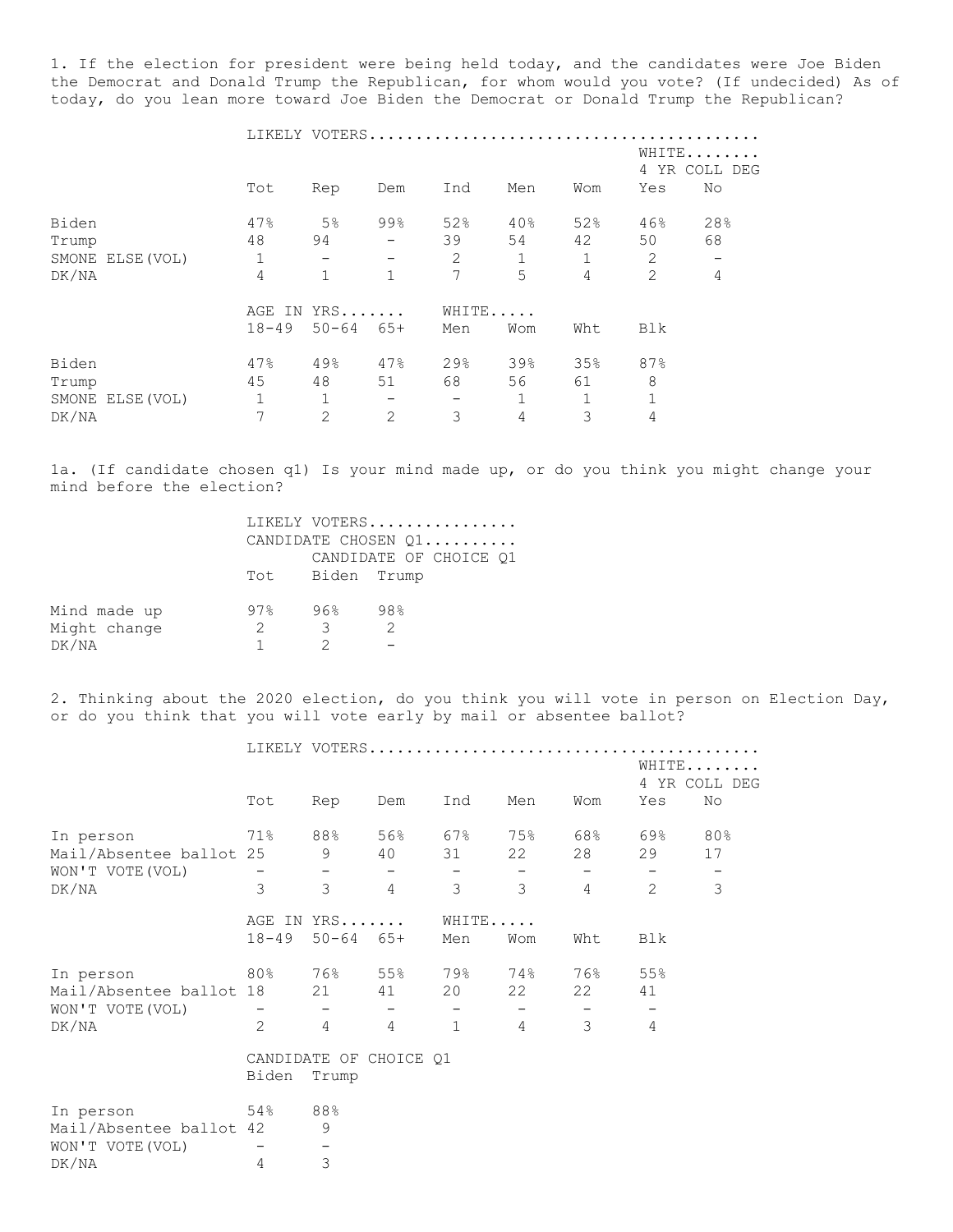3. Is your opinion of Joe Biden favorable, unfavorable or haven't you heard enough about him?

|                  |                |                   |              | LIKELY VOTERS |                |                |     |               |
|------------------|----------------|-------------------|--------------|---------------|----------------|----------------|-----|---------------|
|                  |                |                   |              |               |                |                |     | WHITE         |
|                  |                |                   |              |               |                |                |     | 4 YR COLL DEG |
|                  | Tot            | Rep               | Dem          | Ind           | Men            | Wom            | Yes | No            |
| Favorable        | 46%            | 5 <sup>°</sup>    | 97%          | 49%           | 39%            | 52%            | 45% | 26%           |
| Unfavorable      | 49             | 93                |              | 43            | 55             | 44             | 52  | 69            |
| Hyn't hrd enough | $\overline{4}$ | 2                 | $\mathbf{1}$ | 7             | 3              | $\overline{4}$ | 3   | 4             |
| <b>REFUSED</b>   | $\overline{2}$ | $\qquad \qquad -$ | 1            |               | $\overline{2}$ | 1              |     |               |
|                  | AGE<br>IN      | $YRS$             |              |               | WHITE          |                |     |               |
|                  | $18 - 49$      | $50 - 64$ $65 +$  |              | Men           | Wom            | Wht            | Blk |               |
| Favorable        | 44%            | 49%               | 47%          | 27%           | 39%            | 33%            | 87% |               |
| Unfavorable      | 48             | 47                | 50           | 69            | 57             | 63             | 8   |               |
| Hyn't hrd enough | 5              | 4                 | 2            | 4             | 4              | 4              | 3   |               |
| <b>REFUSED</b>   | 2              |                   |              |               |                |                | 2   |               |

4. Is your opinion of Donald Trump favorable, unfavorable or haven't you heard enough about him?

|                  |                          |                          |                | LIKELY VOTERS |              |                |             |             |
|------------------|--------------------------|--------------------------|----------------|---------------|--------------|----------------|-------------|-------------|
|                  |                          |                          |                |               |              |                |             | WHITE       |
|                  |                          |                          |                |               |              |                | 4           | YR COLL DEG |
|                  | Tot                      | Rep                      | Dem            | Ind           | Men          | Wom            | Yes         | No          |
| Favorable        | 48%                      | 93%                      |                | 41%           | 53%          | 44%            | 48%         | 69%         |
| Unfavorable      | 48                       | 6                        | 97             | 55            | 43           | 52             | 50          | 30          |
| Hyn't hrd enough | 1                        | $\overline{\phantom{m}}$ |                | 3             | $\mathbf 1$  |                |             | $\mathbf 1$ |
| REFUSED          | 3                        |                          | $\overline{2}$ | 2             | 3            | $\overline{2}$ | $\mathbf 1$ | $\mathbf 1$ |
|                  | AGE<br>IN                | $YRS$                    |                | WHITE         |              |                |             |             |
|                  | $18 - 49$                | $50 - 64$                | $65+$          | Men           | Wom          | Wht            | Blk         |             |
| Favorable        | 46%                      | 47%                      | 51%            | 66%           | 57%          | 61%            | 11%         |             |
| Unfavorable      | 51                       | 50                       | 47             | 33            | 42           | 38             | 84          |             |
| Hvn't hrd enough | $\overline{\phantom{m}}$ | 2                        | 1              |               | $\mathbf{1}$ | 1              |             |             |
| <b>REFUSED</b>   | 3                        |                          | 1              |               | $\mathbf{1}$ |                | 4           |             |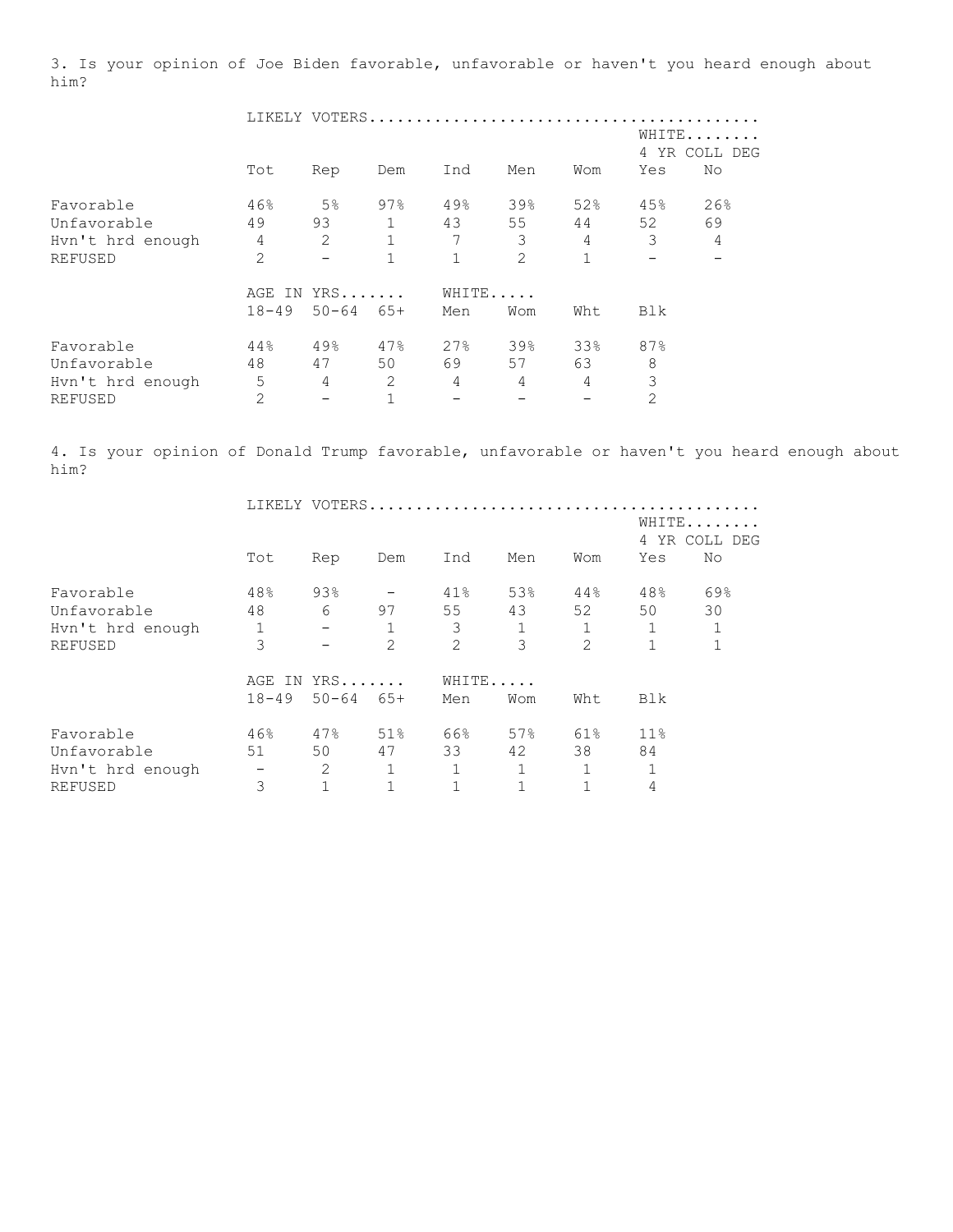5. If the election for United States Senator were being held today, and the candidates were Jaime Harrison the Democrat and Lindsey Graham the Republican, for whom would you vote? (If undecided) As of today, do you lean more toward Jaime Harrison the Democrat or Lindsey Graham the Republican?

|                  |                                                                                                                                                                                                                                                                                                                                                                                                                                                                            | LIKELY VOTERS            |                              |              |                                 |                                                   |                          |                          |
|------------------|----------------------------------------------------------------------------------------------------------------------------------------------------------------------------------------------------------------------------------------------------------------------------------------------------------------------------------------------------------------------------------------------------------------------------------------------------------------------------|--------------------------|------------------------------|--------------|---------------------------------|---------------------------------------------------|--------------------------|--------------------------|
|                  |                                                                                                                                                                                                                                                                                                                                                                                                                                                                            |                          |                              |              |                                 |                                                   |                          | WHITE<br>4 YR COLL DEG   |
|                  | Tot                                                                                                                                                                                                                                                                                                                                                                                                                                                                        | Rep                      | Dem                          | Ind          | Men                             | Wom                                               | Yes                      | No                       |
| Harrison         | $48\%$ 5% 97%                                                                                                                                                                                                                                                                                                                                                                                                                                                              |                          |                              |              | 54% 42% 53%                     |                                                   | $46\%$                   | 30%                      |
| Graham           | 48 94 2 39                                                                                                                                                                                                                                                                                                                                                                                                                                                                 |                          |                              |              |                                 | 54 43                                             | 51                       | 68                       |
| SMONE ELSE (VOL) | $\alpha_{\rm{max}}=0.0000$ and $\alpha_{\rm{max}}=0.0000$                                                                                                                                                                                                                                                                                                                                                                                                                  | $   -$                   | $\sim$ 100 $\sim$ 100 $\sim$ |              | $1 -$                           | $\frac{1}{2}$ and $\frac{1}{2}$ and $\frac{1}{2}$ | $\overline{2}$           | $\overline{\phantom{a}}$ |
| DK/NA            | $\mathcal{E}$                                                                                                                                                                                                                                                                                                                                                                                                                                                              | $\mathbf{1}$             |                              | 6            | $4\overline{ }$                 | $\mathcal{S}$                                     | $\mathbf{1}$             | $\overline{2}$           |
|                  |                                                                                                                                                                                                                                                                                                                                                                                                                                                                            | AGE IN YRS WHITE         |                              |              |                                 |                                                   |                          |                          |
|                  | $18 - 49$                                                                                                                                                                                                                                                                                                                                                                                                                                                                  |                          | $50 - 64$ $65+$              | Men          | Wom                             | Wht                                               | Blk                      |                          |
| Harrison         | 52% 47% 48% 31% 41% 36%                                                                                                                                                                                                                                                                                                                                                                                                                                                    |                          |                              |              |                                 |                                                   | 88%                      |                          |
| Graham           | 44 49 51 67 57 61                                                                                                                                                                                                                                                                                                                                                                                                                                                          |                          |                              |              |                                 |                                                   | 9                        |                          |
| SMONE ELSE (VOL) | $1 \qquad - \qquad - \qquad 1$                                                                                                                                                                                                                                                                                                                                                                                                                                             |                          |                              |              | $\mathbf{1}$                    | 1                                                 | $\overline{\phantom{m}}$ |                          |
| DK/NA            | $\mathcal{E}$                                                                                                                                                                                                                                                                                                                                                                                                                                                              | 3 <sup>7</sup>           | $\mathbf{1}$                 | 1            | 2                               | $\mathcal{L}$                                     | $\overline{4}$           |                          |
|                  |                                                                                                                                                                                                                                                                                                                                                                                                                                                                            | MOST IMPORTANT ISSUE Q14 |                              |              |                                 |                                                   |                          |                          |
|                  |                                                                                                                                                                                                                                                                                                                                                                                                                                                                            |                          |                              |              | Health Corona Racial Law+ Suprm |                                                   |                          |                          |
|                  | Econ                                                                                                                                                                                                                                                                                                                                                                                                                                                                       |                          |                              |              | care virus Inequl Order Court   |                                                   |                          |                          |
| Harrison         | 19% 84% 90% 90% 5% 46%                                                                                                                                                                                                                                                                                                                                                                                                                                                     |                          |                              |              |                                 |                                                   |                          |                          |
| Graham           |                                                                                                                                                                                                                                                                                                                                                                                                                                                                            | 78 14 8 5                |                              |              |                                 | 54                                                |                          |                          |
| SMONE ELSE (VOL) | $\frac{1}{2} \left( \frac{1}{2} \right) \left( \frac{1}{2} \right) \left( \frac{1}{2} \right) \left( \frac{1}{2} \right) \left( \frac{1}{2} \right) \left( \frac{1}{2} \right) \left( \frac{1}{2} \right) \left( \frac{1}{2} \right) \left( \frac{1}{2} \right) \left( \frac{1}{2} \right) \left( \frac{1}{2} \right) \left( \frac{1}{2} \right) \left( \frac{1}{2} \right) \left( \frac{1}{2} \right) \left( \frac{1}{2} \right) \left( \frac{1}{2} \right) \left( \frac$ |                          |                              | $-4$         | $\overline{\phantom{a}}$        |                                                   |                          |                          |
| DK/NA            | $\mathfrak{Z}$                                                                                                                                                                                                                                                                                                                                                                                                                                                             | $\mathcal{S}$            | 2                            | $\mathbf{1}$ | 3                               |                                                   |                          |                          |

5a. (If candidate chosen q5) Is your mind made up, or do you think you might change your mind before the election?

|              |     |                     | LIKELY VOTERS          |
|--------------|-----|---------------------|------------------------|
|              |     |                     | CANDIDATE CHOSEN Q5    |
|              |     |                     | CANDIDATE OF CHOICE Q5 |
|              |     | Tot Harrison Graham |                        |
| Mind made up | 95% | 96%                 | 94%                    |
| Might change | 4   |                     | -5                     |
| DK/NA        |     |                     |                        |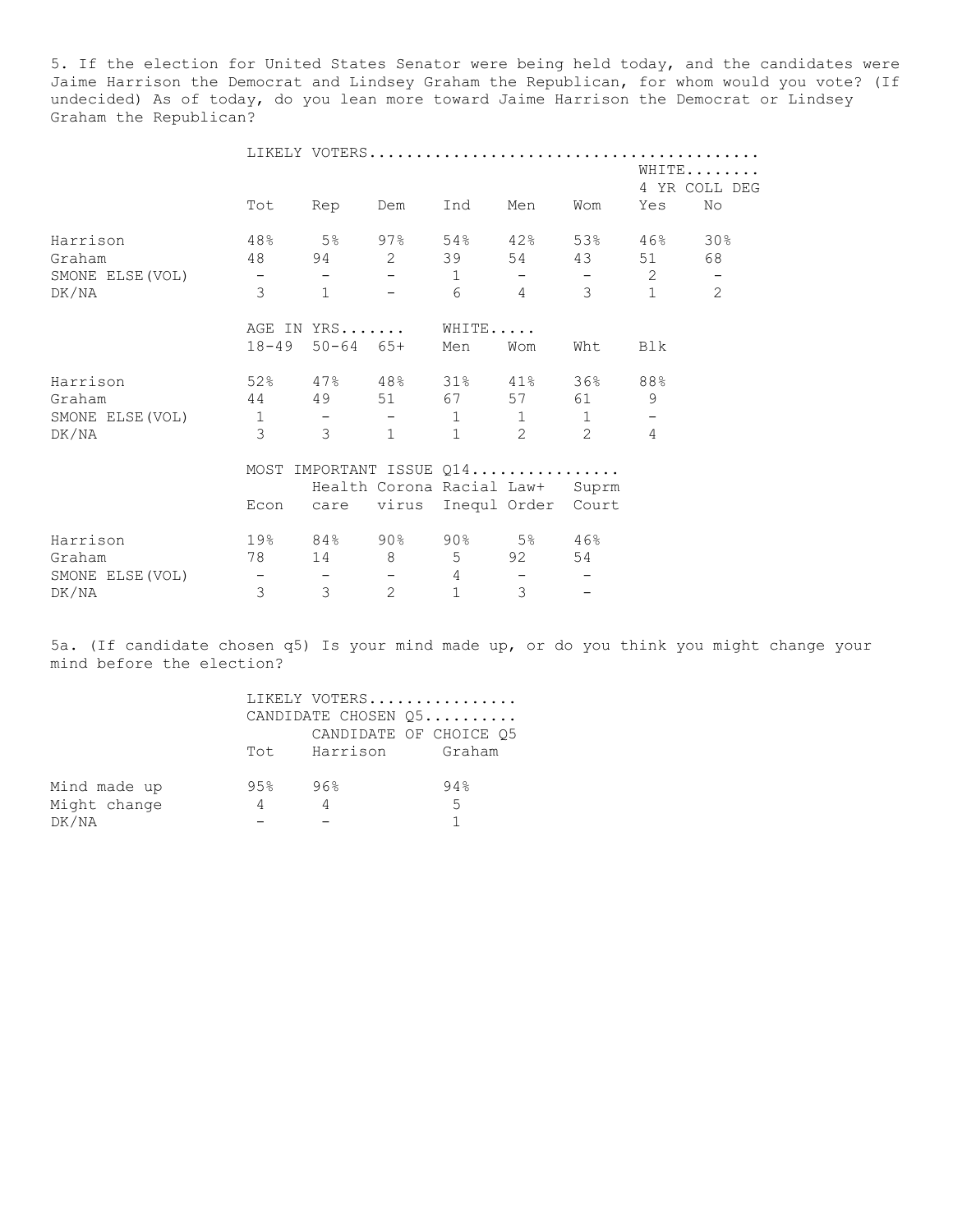6. Is your opinion of Jaime Harrison favorable, unfavorable or haven't you heard enough about him?

|                  |           | LIKELY VOTERS.   |                |                | dia dia dia dia dia dia dia dia dia d |     |              |             |
|------------------|-----------|------------------|----------------|----------------|---------------------------------------|-----|--------------|-------------|
|                  |           |                  |                |                |                                       |     |              | WHITE       |
|                  |           |                  |                |                |                                       |     | 4            | YR COLL DEG |
|                  | Tot       | Rep              | Dem            | Ind            | Men                                   | Wom | Yes          | No          |
| Favorable        | 48%       | 9%               | 97%            | 50%            | 41%                                   | 54% | 47%          | 31%         |
| Unfavorable      | 35        | 68               | $\mathbf{1}$   | 30             | 39                                    | 32  | 38           | 49          |
| Hyn't hrd enough | 14        | 20               | 2              | 18             | 18                                    | 11  | 14           | 18          |
| <b>REFUSED</b>   | 3         | 3                |                | $\overline{2}$ | 3                                     | 2   | $\mathbf{1}$ | 3           |
|                  | AGE<br>IN | YRS              |                | WHITE          |                                       |     |              |             |
|                  | $18 - 49$ | $50 - 64$ $65 +$ |                | Men            | Wom                                   | Wht | Blk          |             |
| Favorable        | 49%       | 47%              | 51%            | 31%            | 42%                                   | 37% | 85%          |             |
| Unfavorable      | 33        | 37               | 35             | 47             | 42                                    | 44  | 6            |             |
| Hyn't hrd enough | 16        | 15               | 11             | 21             | 13                                    | 17  | 8            |             |
| REFUSED          | 3         |                  | $\overline{2}$ |                | 3                                     | 2   | 1            |             |

7. Is your opinion of Lindsey Graham favorable, unfavorable or haven't you heard enough about him?

|                  |                | LIKELY VOTERS |                |       |     |             |              |                      |
|------------------|----------------|---------------|----------------|-------|-----|-------------|--------------|----------------------|
|                  |                |               |                |       |     |             | 4            | WHITE<br>YR COLL DEG |
|                  | Tot            | Rep           | Dem            | Ind   | Men | Wom         | Yes          | No                   |
| Favorable        | 43%            | 86%           | 3 <sup>°</sup> | 33%   | 48% | 39%         | 44%          | 61%                  |
| Unfavorable      | 51             | 11            | 95             | 60    | 46  | 56          | 54           | 33                   |
| Hyn't hrd enough | 4              | 2             | 3              | 5     | 3   | 4           | $\mathbf{1}$ | 5                    |
| <b>REFUSED</b>   | $\overline{2}$ | 1             |                | 2     | 2   | $\mathbf 1$ | $\mathbf 1$  | 1                    |
|                  | AGE<br>IN      | $YRS$         |                | WHITE |     |             |              |                      |
|                  | $18 - 49$      | $50 - 64$     | 65+            | Men   | Wom | Wht         | Blk          |                      |
| Favorable        | 35%            | 45%           | 48%            | 61%   | 50% | 55%         | $7\%$        |                      |
| Unfavorable      | 56             | 52            | 49             | 35    | 46  | 41          | 86           |                      |
| Hvn't hrd enough | 8              | 2             | 2              | 4     | 3   | 3           | 6            |                      |
| <b>REFUSED</b>   | 2              |               |                |       |     |             |              |                      |

8. Would you say that - Jaime Harrison is honest, or not?

|       |     |                   |                         |       |     |     |     | WHITE<br>4 YR COLL DEG |  |
|-------|-----|-------------------|-------------------------|-------|-----|-----|-----|------------------------|--|
|       | Tot | Rep               | Dem                     | Ind   | Men | Wom | Yes | No                     |  |
| Yes   | 51% | 18%               | 94%                     | 52%   | 43% | 57% | 52% | 35%                    |  |
| No    | 25  | 43                | $\overline{\mathbf{3}}$ | 24    | 30  | 21  | 26  | 34                     |  |
| DK/NA | 24  | 39                | 3                       | 24    | 27  | 21  | 22  | 32                     |  |
|       |     | AGE IN YRS        |                         | WHITE |     |     |     |                        |  |
|       |     | $18-49$ 50-64 65+ |                         | Men   | Wom | Wht | Blk |                        |  |
| Yes   | 48% | 53%               | 57%                     | 36%   | 46% | 41% | 86% |                        |  |
| No    | 29  | 24                | 21                      | 35    | 27  | 30  | 5   |                        |  |
| DK/NA | 23  | 23                | 23                      | 30    | 27  | 28  | 9   |                        |  |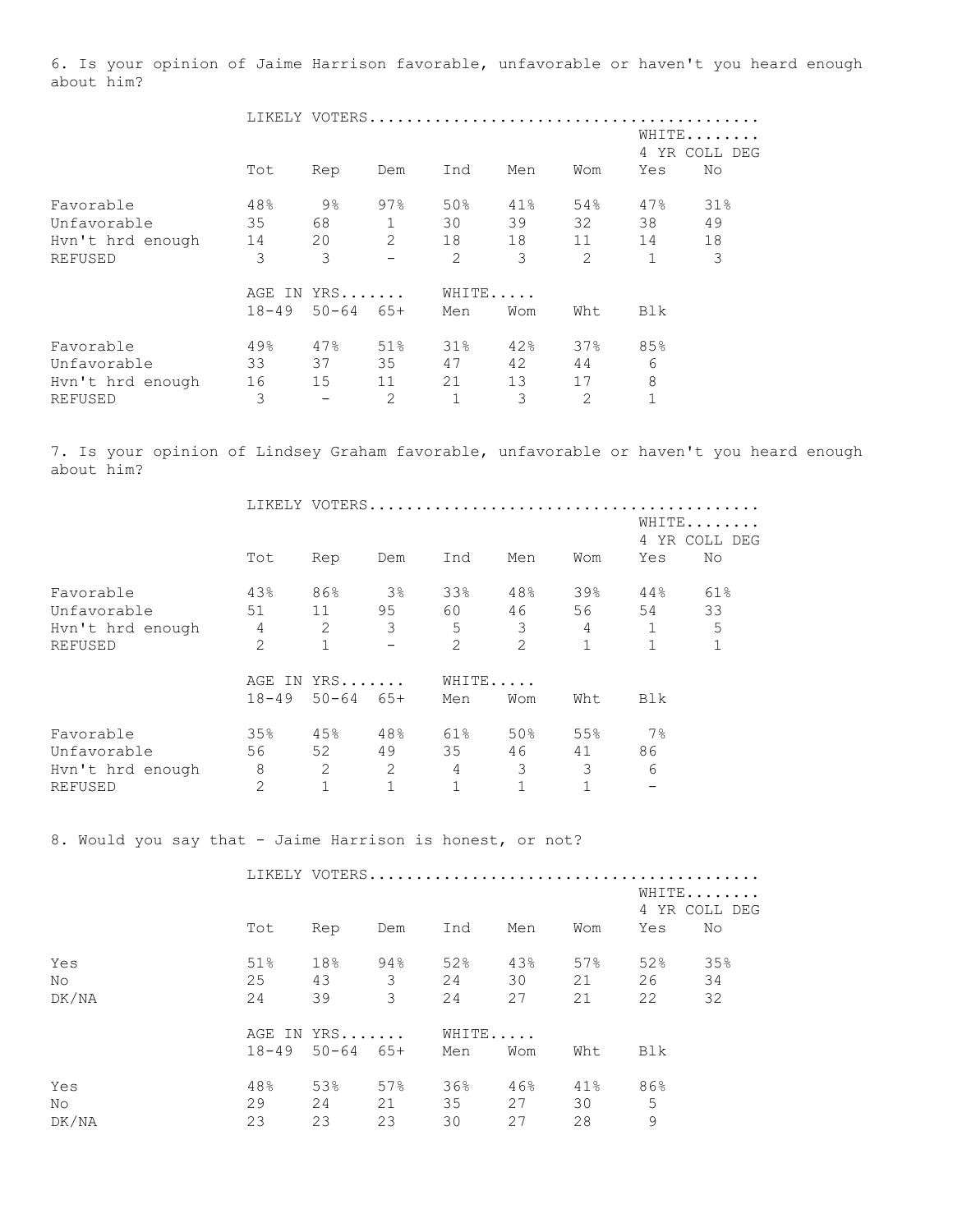9. Would you say that - Lindsey Graham is honest, or not?

|                                                                             |                                                  |                 |                         | LIKELY VOTERS           |     |         |                         |                        |
|-----------------------------------------------------------------------------|--------------------------------------------------|-----------------|-------------------------|-------------------------|-----|---------|-------------------------|------------------------|
|                                                                             |                                                  |                 |                         |                         |     |         |                         | WHITE                  |
|                                                                             |                                                  |                 |                         | Tot Rep Dem Ind Men Wom |     |         | Yes                     | 4 YR COLL DEG<br>No    |
|                                                                             |                                                  |                 |                         |                         |     |         |                         |                        |
| Yes                                                                         | 40% 75%                                          |                 |                         | $4\%$ $34\%$            |     |         | 44% 36% 44% 53%         |                        |
| No                                                                          | 50                                               | 14              | 93                      | 57                      | 45  | 55 49   |                         | 36                     |
| DK/NA                                                                       | 10                                               | 12              | $\overline{\mathbf{3}}$ | 10                      | 11  | 9       | 8 <sup>8</sup>          | 11                     |
|                                                                             |                                                  |                 |                         | AGE IN YRS WHITE        |     |         |                         |                        |
|                                                                             |                                                  |                 |                         | 18-49 50-64 65+ Men     | Wom | Wht     | Blk                     |                        |
| Yes                                                                         | $31\%$ $42\%$ $46\%$ $53\%$ $46\%$ $49\%$ $10\%$ |                 |                         |                         |     |         |                         |                        |
| No                                                                          |                                                  |                 |                         | 58 50 47 37 44 41 82    |     |         |                         |                        |
| DK/NA                                                                       |                                                  |                 |                         | 11 8 8 10 10            |     | 10 8    |                         |                        |
|                                                                             |                                                  |                 |                         |                         |     |         |                         |                        |
| 10. Would you say that - Jaime Harrison cares about average people, or not? |                                                  |                 |                         |                         |     |         |                         |                        |
|                                                                             |                                                  |                 |                         |                         |     |         |                         |                        |
|                                                                             |                                                  |                 |                         |                         |     |         |                         | WHITE<br>4 YR COLL DEG |
|                                                                             |                                                  |                 |                         | Tot Rep Dem Ind Men Wom |     |         | Yes                     | No                     |
| Yes                                                                         | 59%                                              |                 |                         | 30% 98% 58%             |     | 52% 64% | 60% 43%                 |                        |
| No                                                                          | 25                                               | 46              | $\overline{1}$          | 23                      | 27  | 23      | 25                      | 35                     |
| DK/NA                                                                       | 16                                               | 24              | 1                       | 19                      | 20  | 12      | 15                      | 22                     |
|                                                                             |                                                  |                 |                         | AGE IN YRS WHITE        |     |         |                         |                        |
|                                                                             |                                                  |                 |                         | 18-49 50-64 65+ Men     | Wom | Wht     | Blk                     |                        |
|                                                                             |                                                  |                 |                         |                         |     |         |                         |                        |
| Yes                                                                         | $60\%$ $60\%$ $60\%$ $44\%$ $54\%$ $50\%$ $93\%$ |                 |                         |                         |     |         |                         |                        |
| No                                                                          |                                                  |                 |                         | 23 26 25 33             |     | 30 31   | $\overline{\mathbf{3}}$ |                        |
| DK/NA                                                                       |                                                  |                 |                         | 16 14 15 24             | 16  | 19 4    |                         |                        |
| 11. Would you say that - Lindsey Graham cares about average people, or not? |                                                  |                 |                         |                         |     |         |                         |                        |
|                                                                             |                                                  |                 |                         |                         |     |         |                         |                        |
|                                                                             |                                                  |                 |                         |                         |     |         |                         | WHITE                  |
|                                                                             |                                                  |                 |                         |                         |     |         |                         | 4 YR COLL DEG          |
|                                                                             | Tot                                              | Rep             | Dem                     | Ind                     | Men | Wom     | Yes                     | No                     |
| Yes                                                                         | 44%                                              | 80%             | $5\%$                   | 39%                     | 46% | 42%     | 45%                     | 59%                    |
| No                                                                          | 50                                               | 13              | 91                      | 56                      | 45  | 53      | 51                      | 34                     |
| DK/NA                                                                       | 7                                                | $7\phantom{.0}$ | $\overline{4}$          | 6                       | 9   | 5       | 4                       | 7                      |
|                                                                             |                                                  | AGE IN YRS      |                         | WHITE                   |     |         |                         |                        |
|                                                                             | $18 - 49$                                        | $50 - 64$       | 65+                     | Men                     | Wom | Wht     | Blk                     |                        |
|                                                                             |                                                  |                 |                         |                         |     |         |                         |                        |
| Yes                                                                         | 37%                                              | 46%             | 48%                     | 57%                     | 51% | 54%     | 14%                     |                        |
| No                                                                          | 54                                               | 50              | 48                      | 37                      | 44  | 41      | 80                      |                        |
| DK/NA                                                                       | 9                                                | $\overline{4}$  | 4                       | 6                       | 5   | 6       | 6                       |                        |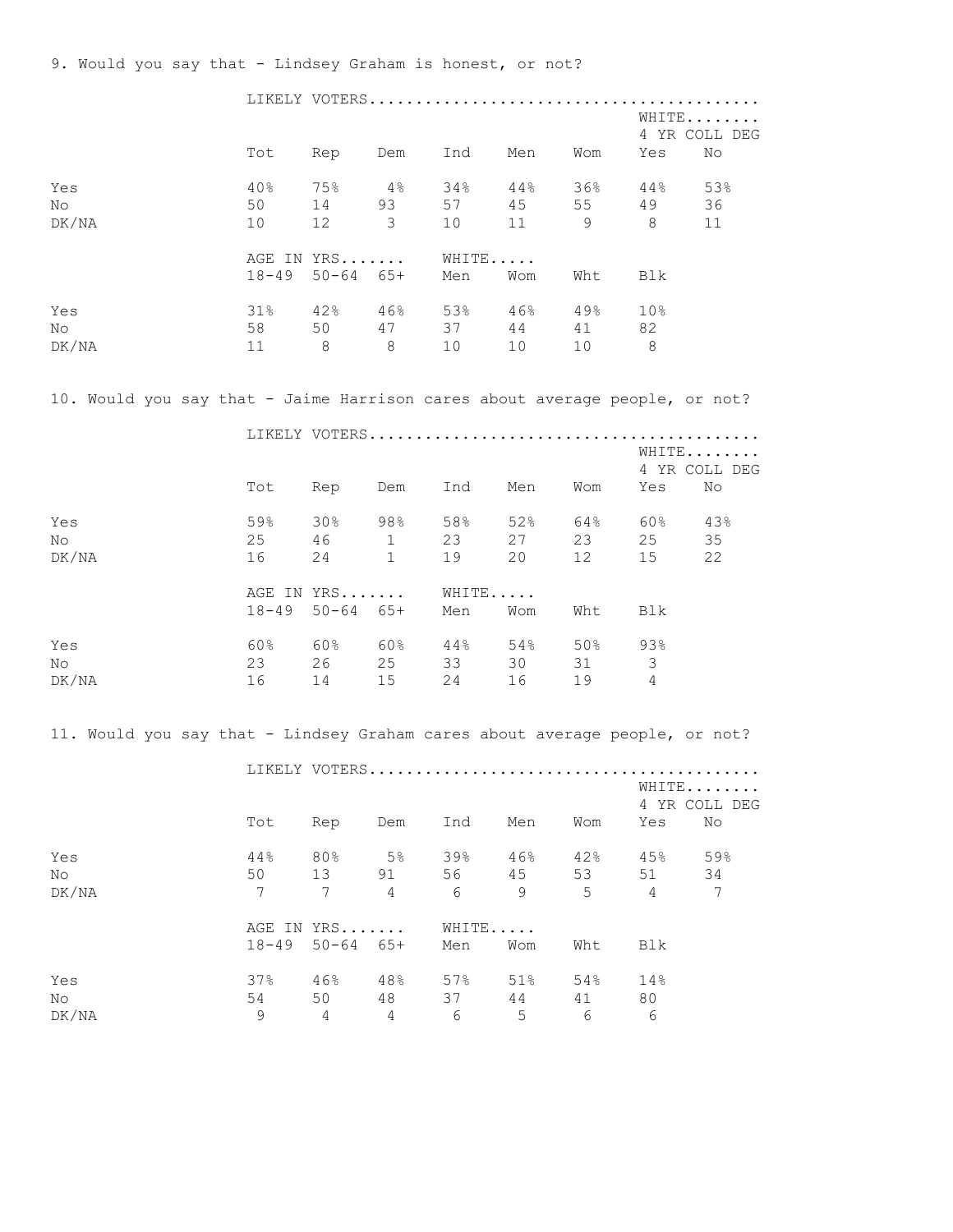12. Do you approve or disapprove of the way Donald Trump is handling his job as president?

|                                |                |                     |                | LIKELY VOTERS            |                |                |               |                   |         |
|--------------------------------|----------------|---------------------|----------------|--------------------------|----------------|----------------|---------------|-------------------|---------|
|                                |                |                     |                |                          |                |                | WHITE         | 4 YR COLL DEG Wht |         |
|                                | Tot            | Rep                 | Dem            | Ind                      | Men            | Wom            | Yes           | No                | Evang   |
| Approve                        | 49%            | 93%                 | $1\%$          | 41%                      | 54%            | 44%            | 49%           | 69%               | 82%     |
| Disapprove<br>DK/NA            | 48<br>3        | 5<br>$\overline{2}$ | 97<br>2        | 56<br>3                  | 43<br>3        | 53<br>3        | 49<br>2       | 28<br>2           | 15<br>3 |
|                                | AGE IN         | YRS                 |                | WHITE                    |                |                |               |                   |         |
|                                | $18 - 49$      | $50 - 64$           | 65+            | Men                      | Wom            | Wht            | Blk           |                   |         |
| Approve<br>Disapprove<br>DK/NA | 44%<br>52<br>4 | 48%<br>50<br>2      | 51%<br>46<br>2 | 68%<br>31<br>$\mathbf 1$ | 57%<br>40<br>3 | 62%<br>36<br>2 | 9%<br>87<br>3 |                   |         |

13. If the election were today, would you want to see the Republican Party or the Democratic Party win control of the United States Senate?

|                  |           |                          |              |       |     | LIKELY VOTERS |                |                        |
|------------------|-----------|--------------------------|--------------|-------|-----|---------------|----------------|------------------------|
|                  |           |                          |              |       |     |               |                | WHITE<br>4 YR COLL DEG |
|                  | Tot       | Rep                      | Dem          | Ind   | Men | Wom           | Yes            | No.                    |
| Republican Party | 49%       | 95%                      | $1\%$        | 42%   | 55% | 45%           | 53%            | 70%                    |
| Democratic Party | 44        | $\overline{4}$           | 98           | 47    | 37  | 50            | 43             | 24                     |
| DK/NA            | 6         | $\overline{\phantom{0}}$ | $\mathbf{1}$ | 10    | 8   | 5             | $\overline{4}$ | 6                      |
|                  |           | AGE IN YRS               |              | WHITE |     |               |                |                        |
|                  | $18 - 49$ | $50 - 64$                | 65+          | Men   | Wom | Wht           | Blk            |                        |
| Republican Party | 46%       | 49%                      | 52%          | 69%   | 58% | 63%           | 8 <sup>°</sup> |                        |
| Democratic Party | 42        | 48                       | 46           | 25    | 37  | 32            | 87             |                        |
| DK/NA            | 12        | 3                        | 2            | 6     | 5   | 5             | 5              |                        |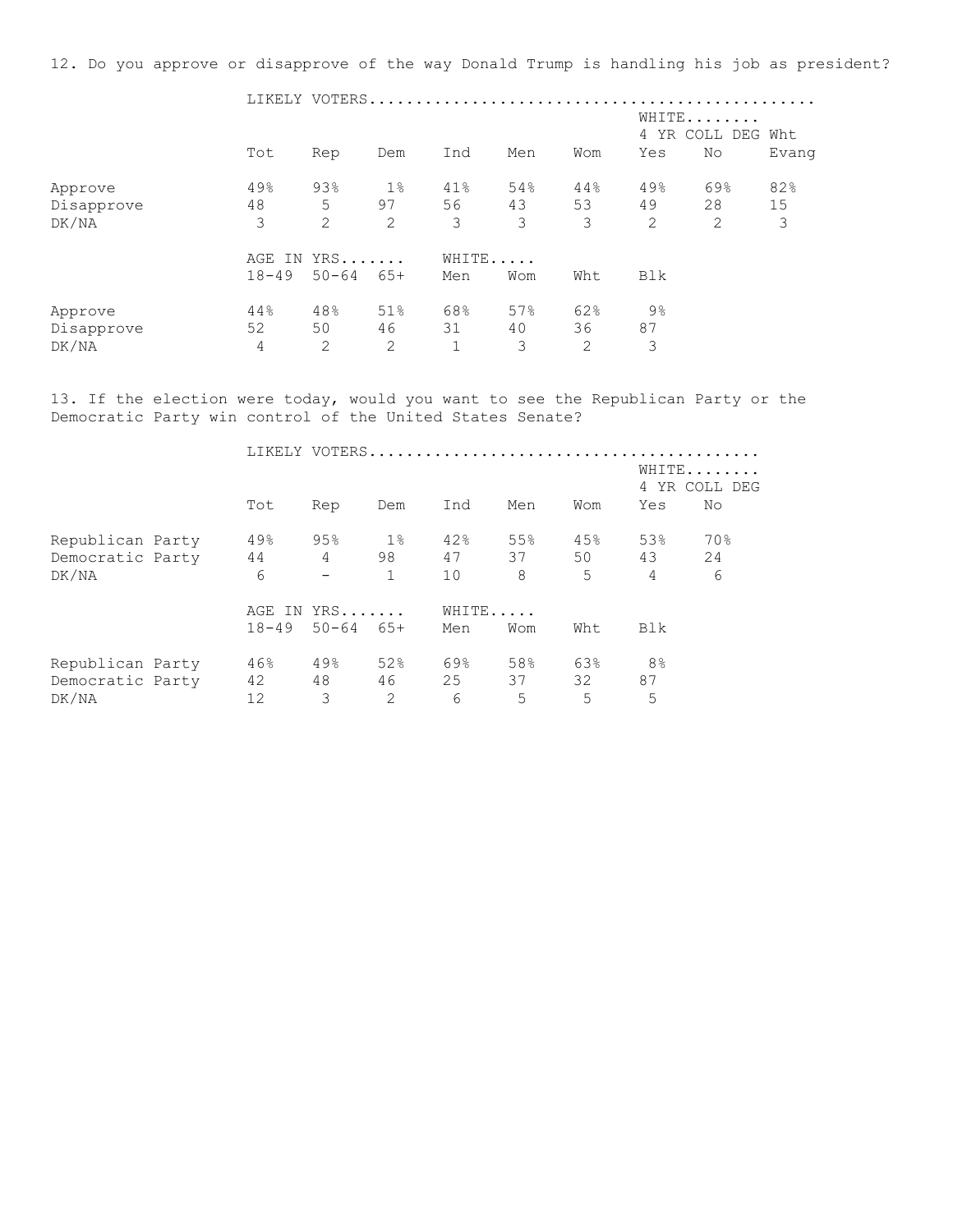14. Which of these is the most important issue to you in deciding who to vote for in the election for United States Senator: the economy, immigration, health care, climate change, the coronavirus pandemic, racial inequality, law and order, or the Supreme Court?

|                   |                |                |                |              |              |     |                          | WHITE          |
|-------------------|----------------|----------------|----------------|--------------|--------------|-----|--------------------------|----------------|
|                   |                |                |                |              |              |     | 4                        | YR COLL DEG    |
|                   | Tot            | Rep            | Dem            | Ind          | Men          | Wom | Yes                      | No             |
| Economy           | 21%            | 34%            | 8 <sup>°</sup> | 19%          | 26%          | 17% | 26%                      | 24%            |
| Immigration       | $\overline{2}$ | $\mathfrak{Z}$ | 1              | $\mathbf{1}$ | $\mathbf{1}$ | 3   | $\overline{c}$           | 3              |
| Health care       | 13             | 4              | 23             | 13           | 11           | 14  | 9                        | 12             |
| Climate change    | $\mathcal{E}$  | $\mathbf{1}$   | 5              | 5            | 5            | 2   | 6                        | $\mathbf{2}$   |
| Coronavirus       | 14             | $\overline{4}$ | 31             | 12           | $\mathsf 9$  | 18  | 12                       | 6              |
| Racial inequality | 10             | $\overline{2}$ | 18             | 12           | 9            | 10  | 10                       | $\overline{4}$ |
| Law and order     | 20             | 36             | 3              | 17           | 22           | 18  | 17                       | 29             |
| Supreme Court     | 12             | 11             | 10             | 14           | 11           | 12  | 15                       | 13             |
| DK/NA             | 6              | 5              | $\overline{4}$ | 8            | 6            | 5   | 3                        | 7              |
|                   |                | AGE IN YRS     |                |              | WHITE        |     |                          |                |
|                   | $18 - 49$      | $50 - 64$      | 65+            | Men          | Wom          | Wht | Blk                      |                |
| Economy           | 25%            | 22%            | 16%            | 32%          | 19%          | 25% | $9\frac{6}{6}$           |                |
| Immigration       | $\mathbf{1}$   | $\overline{2}$ | $\overline{2}$ | $\mathbf{1}$ | 4            | 3   | $\overline{\phantom{m}}$ |                |
| Health care       | 13             | 11             | 16             | 8            | 13           | 11  | 21                       |                |
| Climate change    | 4              | 2              | $\overline{4}$ | 5            | 3            | 4   | 2                        |                |
| Coronavirus       | $\,8\,$        | 17             | 18             | 5            | 11           | 9   | 30                       |                |
| Racial inequality | 15             | 10             | $\overline{4}$ | 5            | 8            | 6   | 22                       |                |
| Law and order     | 20             | 17             | 23             | 27           | 22           | 25  | 6                        |                |
| Supreme Court     | 11             | 14             | 10             | 12           | 14           | 13  | 6                        |                |
| DK/NA             | 3              | 4              | 7              | 4            | 6            | 5   | 3                        |                |

15. Do you approve or disapprove of the way Donald Trump is handling the response to the coronavirus?

|            |     |                   |              |       |     |                | 4              | WHITE<br>YR COLL DEG |
|------------|-----|-------------------|--------------|-------|-----|----------------|----------------|----------------------|
|            | Tot | Rep               | Dem          | Ind   | Men | Wom            | Yes            | No                   |
| Approve    | 48% | 92%               | 4%           | 39%   | 54% | 43%            | 48%            | 69%                  |
| Disapprove | 50  | 6                 | 96           | 58    | 43  | 55             | 49             | 30                   |
| DK/NA      | 2   | $\mathbf{1}$      |              | 3     | 3   | 2              | 3              | $1\,$                |
|            |     | AGE IN YRS        |              | WHITE |     |                |                |                      |
|            |     | $18-49$ 50-64 65+ |              | Men   | Wom | Wht            | Blk            |                      |
| Approve    | 43% | 51%               | 49%          | 67%   | 56% | 61%            | 8 <sup>°</sup> |                      |
| Disapprove | 54  | 49                | 49           | 31    | 42  | 37             | 91             |                      |
| DK/NA      | 3   | $\mathbf{1}$      | $\mathbf{1}$ | 2     | 2   | $\overline{2}$ | 1              |                      |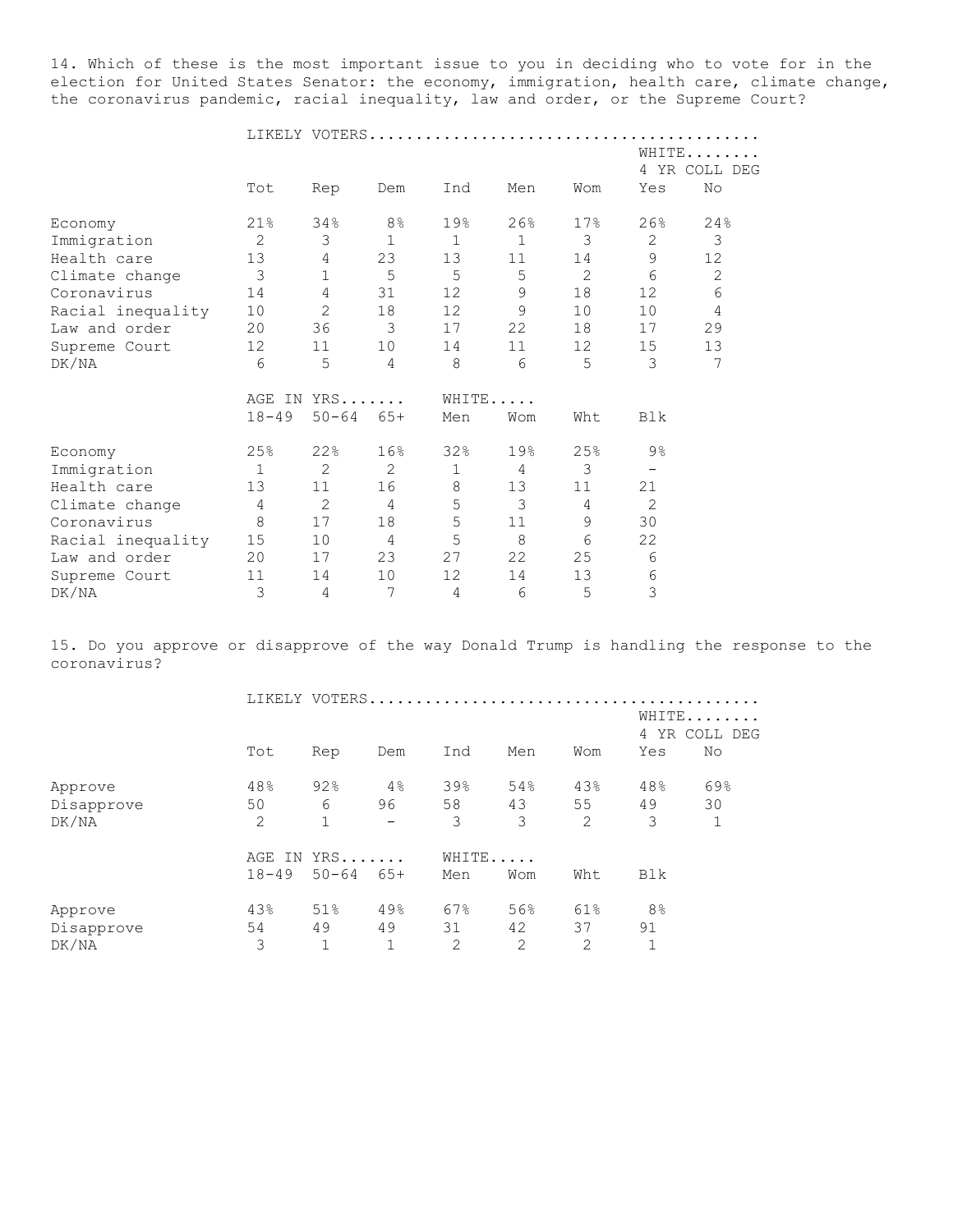16. Regardless of how you intend to vote, who do you think would do a better job - handling health care: Donald Trump or Joe Biden?

|       |                |                   |            |     | LIKELY VOTERS  |                |                 |                        |
|-------|----------------|-------------------|------------|-----|----------------|----------------|-----------------|------------------------|
|       |                |                   |            |     |                |                |                 | WHITE<br>4 YR COLL DEG |
|       | Tot            | Rep               | Dem        | Ind | Men            | Wom            | Yes             | No                     |
| Trump | 47%            | 92%               | $1\%$      | 39% | 53%            | 42%            | 50%             | 67%                    |
| Biden | 48             | 5                 | 99         | 55  | 42             | 53             | 46              | 29                     |
| DK/NA | $\overline{4}$ | 3                 | $\sim$ $-$ | 6   | $\overline{4}$ | $\overline{4}$ | $\overline{4}$  | $\overline{4}$         |
|       |                | AGE IN YRS        |            |     | WHITE          |                |                 |                        |
|       |                | $18-49$ 50-64 65+ |            | Men | Wom            | Wht            | Blk             |                        |
| Trump | 44%            | 49%               | 50%        | 66% | 55%            | 60%            | 10 <sup>°</sup> |                        |
| Biden | 51             | 50                | 48         | 31  | 39             | 36             | 88              |                        |
| DK/NA | 5              | 2                 | 2          | 3   | 5              | 4              | $\overline{2}$  |                        |

17. Regardless of how you intend to vote, who do you think would do a better job - handling Supreme Court nominations: Donald Trump or Joe Biden?

|       |     |                   |              |       |                 |                |                 | WHITE<br>4 YR COLL DEG |
|-------|-----|-------------------|--------------|-------|-----------------|----------------|-----------------|------------------------|
|       | Tot | Rep               | Dem          | Ind   | Men             | Wom            | Yes             | No                     |
| Trump | 50% | 95%               | 1%           | 43%   | 55%             | $45\%$         | 51%             | 70%                    |
| Biden | 47  | $4\overline{ }$   | 98           | 52    |                 | 40 53          | 45              | 28                     |
| DK/NA | 3   | $\mathbf{1}$      | 1            | 5     | $4\overline{ }$ | $\overline{2}$ | $\overline{4}$  | 2                      |
|       |     | AGE IN YRS        |              | WHITE |                 |                |                 |                        |
|       |     | $18-49$ 50-64 65+ |              | Men   | Wom             | Wht            | Blk             |                        |
| Trump | 46% | 50%               | 52%          | 69%   | 58%             | 63%            | 10 <sup>°</sup> |                        |
| Biden | 51  | 47                | 47           | 29    | 39              | 34             | 88              |                        |
| DK/NA | 3   | 3                 | $\mathbf{1}$ | 3     | 3               | 3              | 2               |                        |

18. In general, would you like to see the Affordable Care Act, also known as Obamacare, remain in place, or would you like to see Obamacare ended?

|                 |  |           |                  |             |       |     |                 | WHITE | 4 YR COLL DEG |
|-----------------|--|-----------|------------------|-------------|-------|-----|-----------------|-------|---------------|
|                 |  | Tot       | Rep              | Dem         | Ind   | Men | Wom             | Yes   | No            |
| Remain in place |  | 50%       | $8\,$ $\,$       | $97\%$      | 59%   | 42% | 57%             | 49%   | 30%           |
| Ended           |  | 43        | 85               |             | 2 33  | 50  | 37              | 44    | 62            |
| DK/NA           |  | 6         | 6                | $\mathbf 1$ | 8     | 8   | $5\overline{)}$ | 6     | 8             |
|                 |  |           | AGE IN YRS       |             | WHITE |     |                 |       |               |
|                 |  | $18 - 49$ | $50 - 64$ $65 +$ |             | Men   | Wom | Wht             | Blk   |               |
| Remain in place |  | 52%       | 53%              | 51%         | 29%   | 44% | 37%             | 93%   |               |
| Ended           |  | 42        | 42               | 43          | 64    | 49  | 55              | 5     |               |
| DK/NA           |  | 6         | 6                | 6           | 7     | 7   | 7               |       |               |